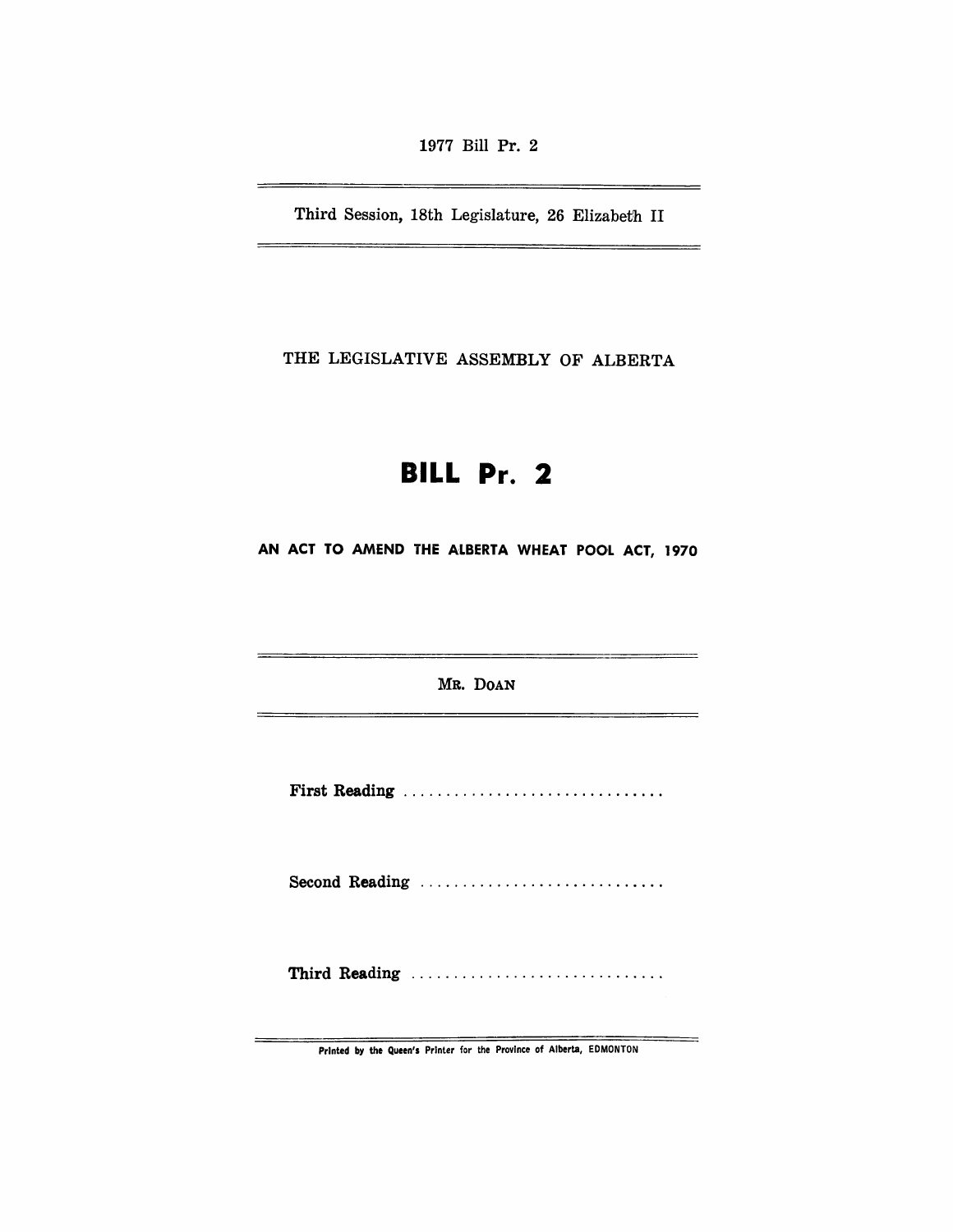*Bill Pr. 2 Mr. Doan* 

## **BILL Pr. 2**

#### 1977

#### AN ACT TO AMEND THE ALBERTA WHEAT POOL ACT, 1970

### *(Assented to* , 1977)

Preamble

WHEREAS the delegates of Alberta Wheat Pool have passed resolutions requesting amendments to. The Alberta Wheat Pool Act, 1970; and

WHEREAS, a petition has been presented praying that it be enacted as herein set forth and it is expedient to grant the prayer of the petition;

NOW THEREFORE HER MAJESTY, by and with the advice and consent of the Legislative Assembly of Alberta, enacts as follows:

1. *This Act may be cited as "The Alberta Wheat Pool Amendment Act, 1977".* 

#### c.117.1970 *2. The Alberta Wheat Pool Act, 1970 is hereby amended.*

Amends s.5(b)

Short title

- *3. Section* 5, *clause (b) is amended* 
	- *(a) as to subclause* (i) *by striking out the words "500*  bushels" *and by substituting therefor the words*  "10 tonnes"; *and*
	- *(b) as to subclause* (ii) *by striking out the words* "at least 100 bushels of cleaned cereal seed or 1,000 lbs. of any other cleaned seed" *and substituting therefor the words* "cleaned cereal seed to the value of \$1,500 or more, or any other cleaned seed to the value of \$1,500 or more."

*4. Section* 28 *is amended by striking out the word*  "volume" *and substituting therefor the word* "weight" *wherever it occurs.* 

*5. Section* 31 *is amended by adding after the words*  "are declared to be \$50,000,000.00" the words "or such other amount as may be fixed from time to time by resolution of the delegates, which resolution shall require the affirmative vote of three-fifths of the delegates entitled to vote on such resolution".

Coming into force

*6. This Act comes into force on the day upon which it is assented to.* 

Amends s.28

Amends s.31